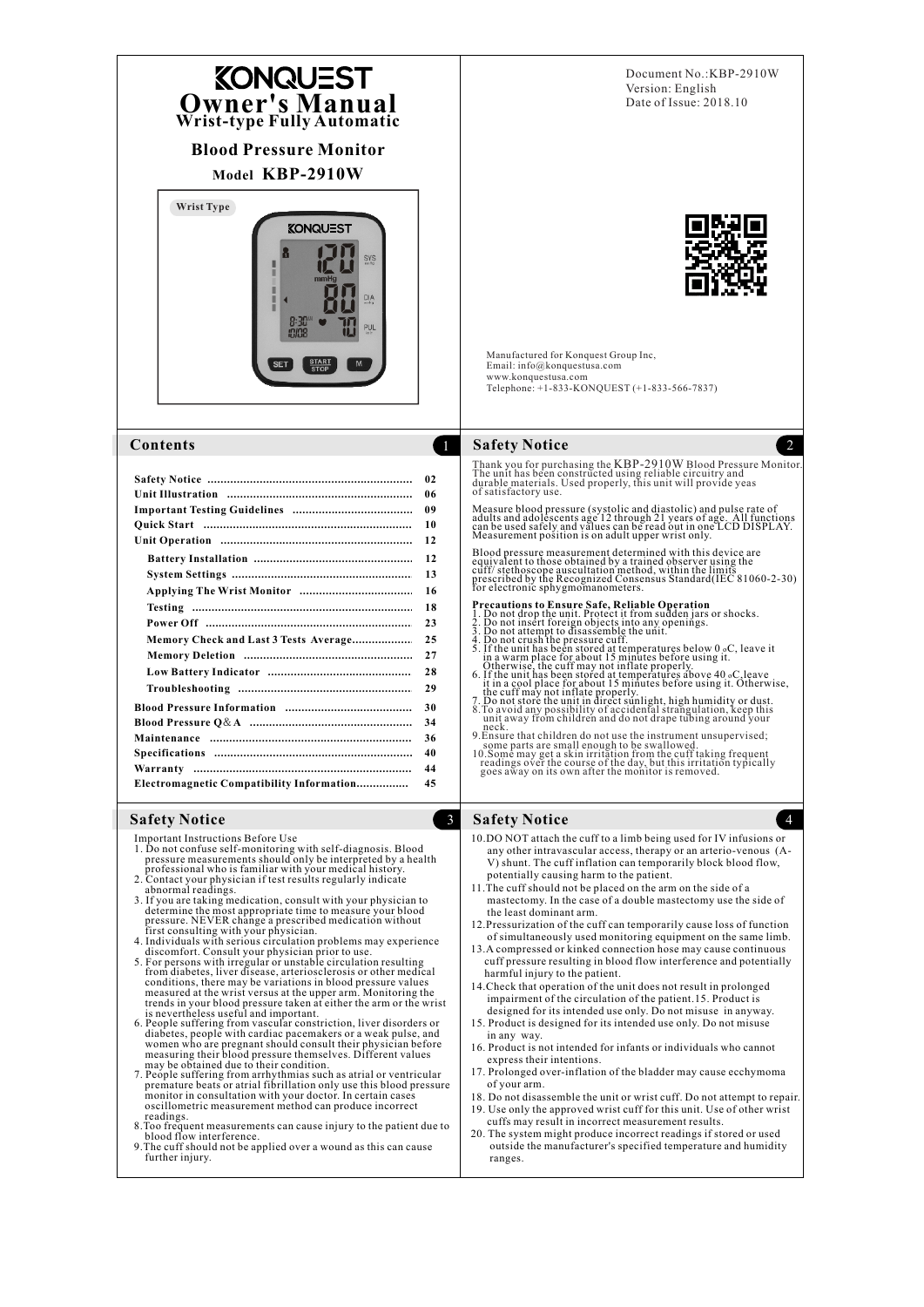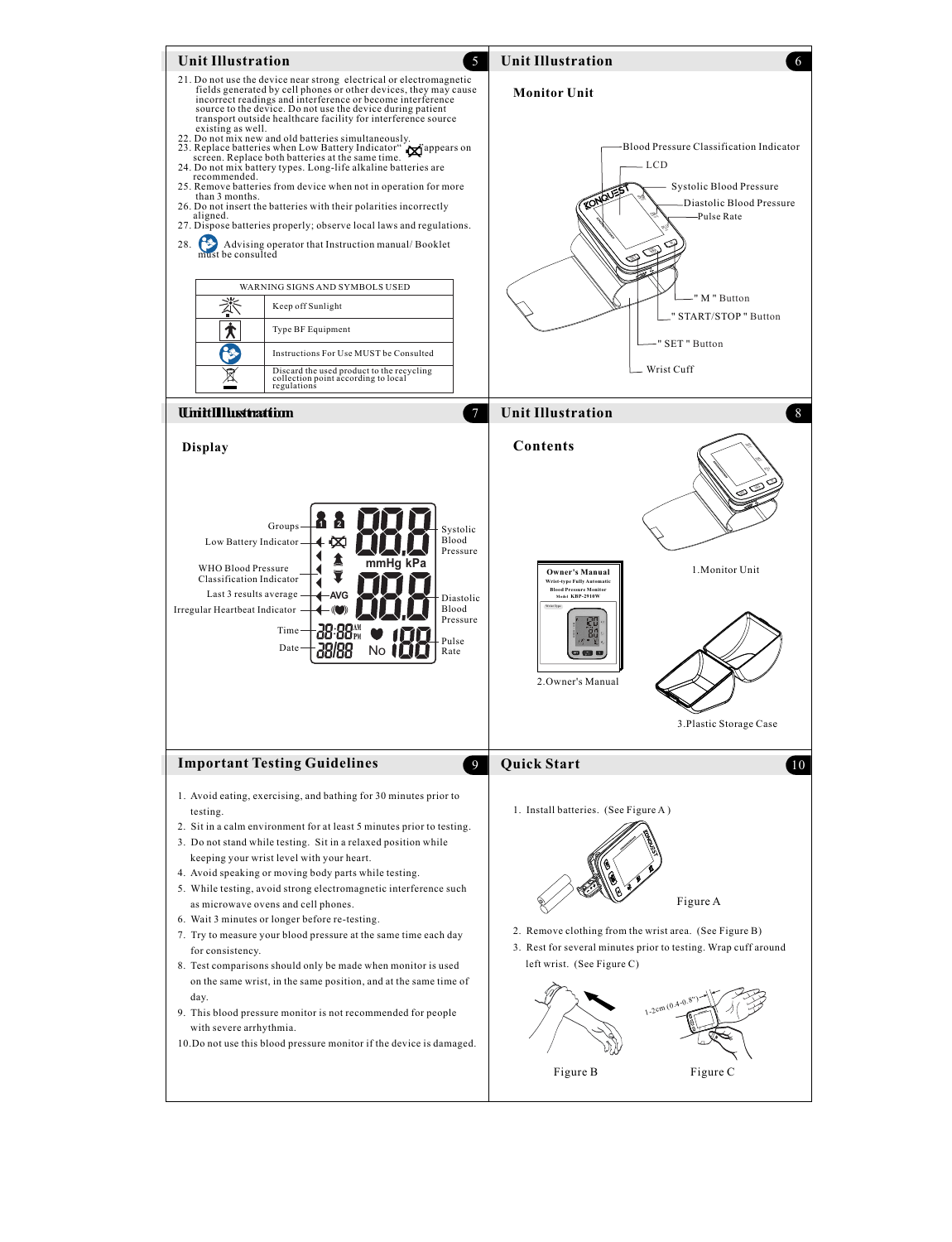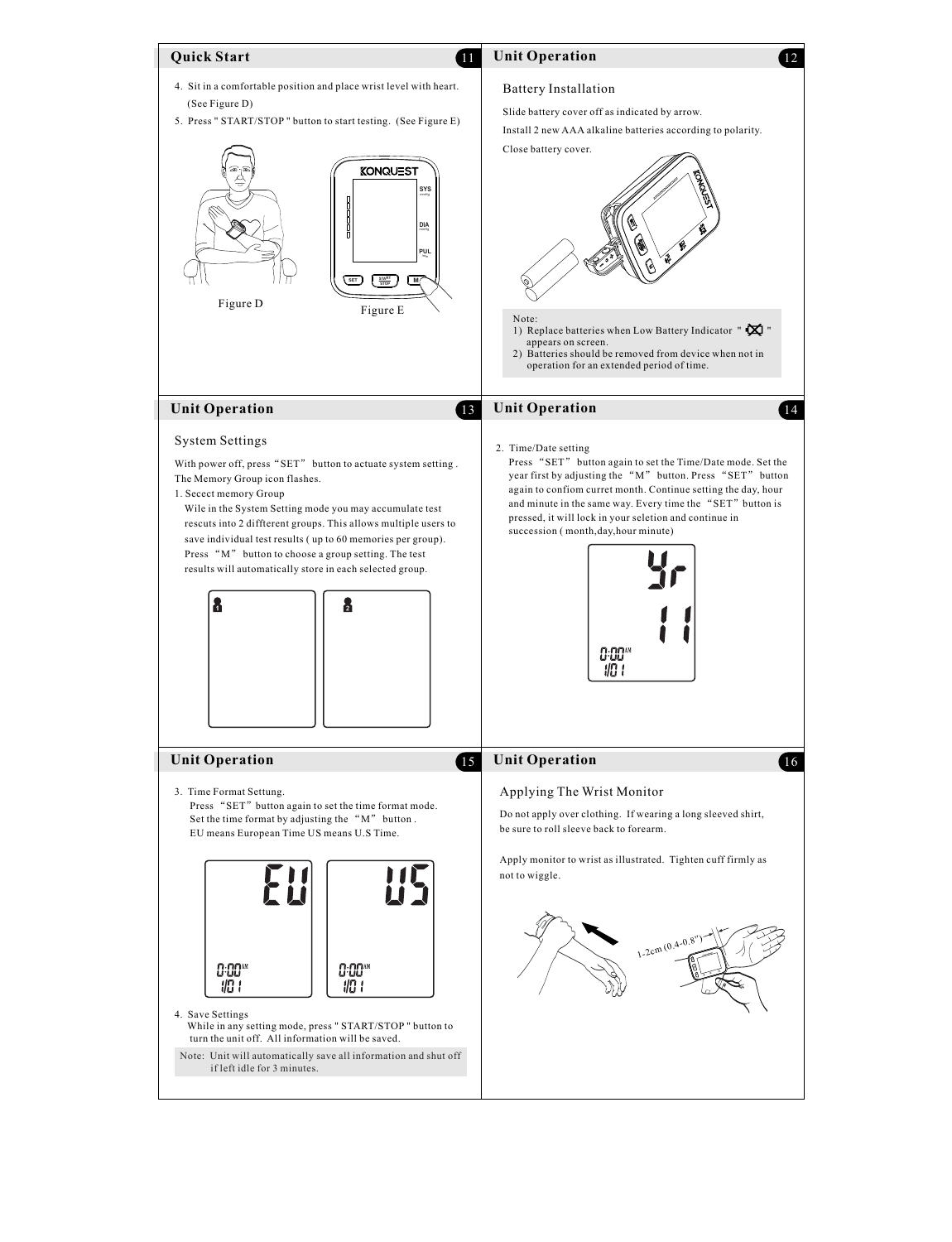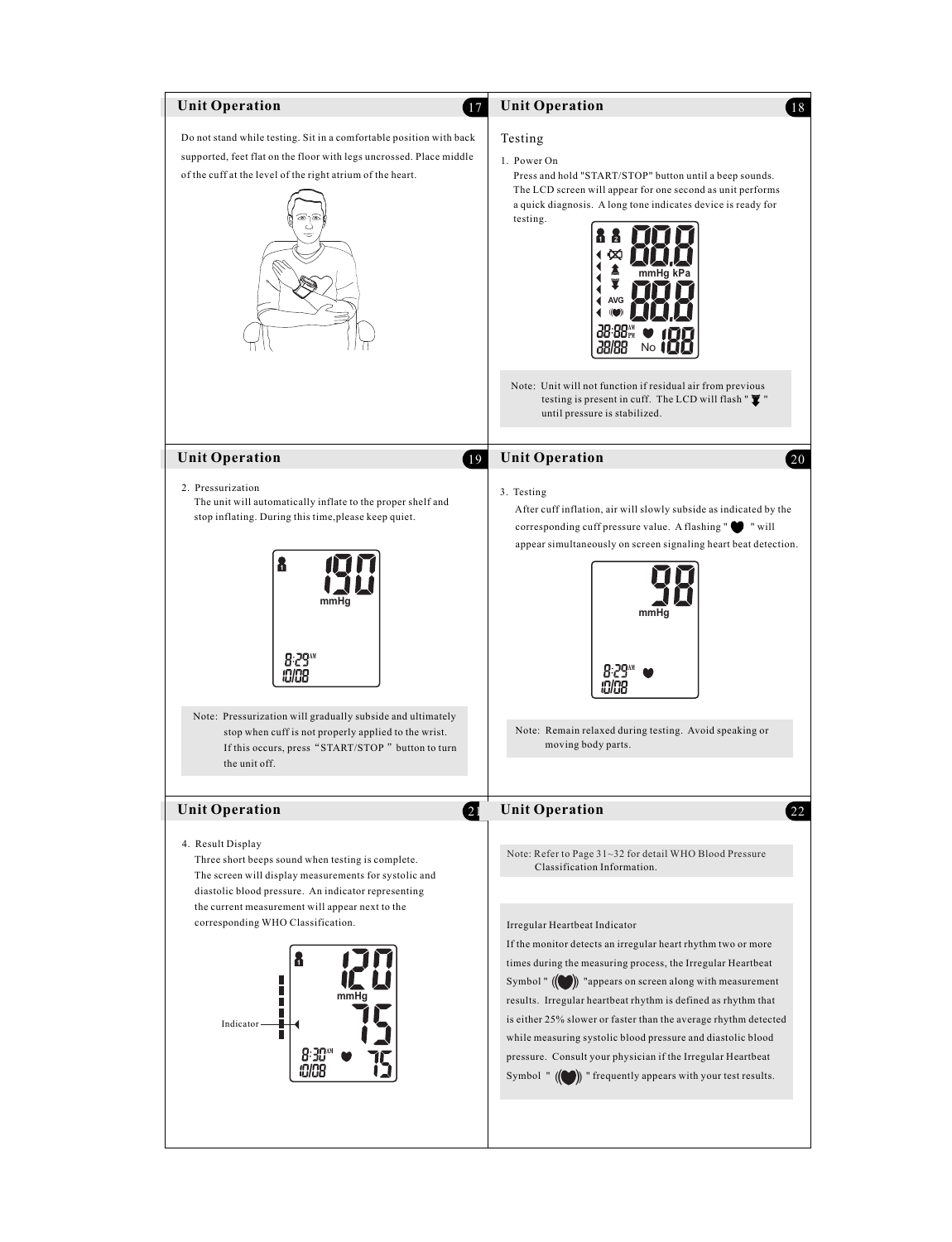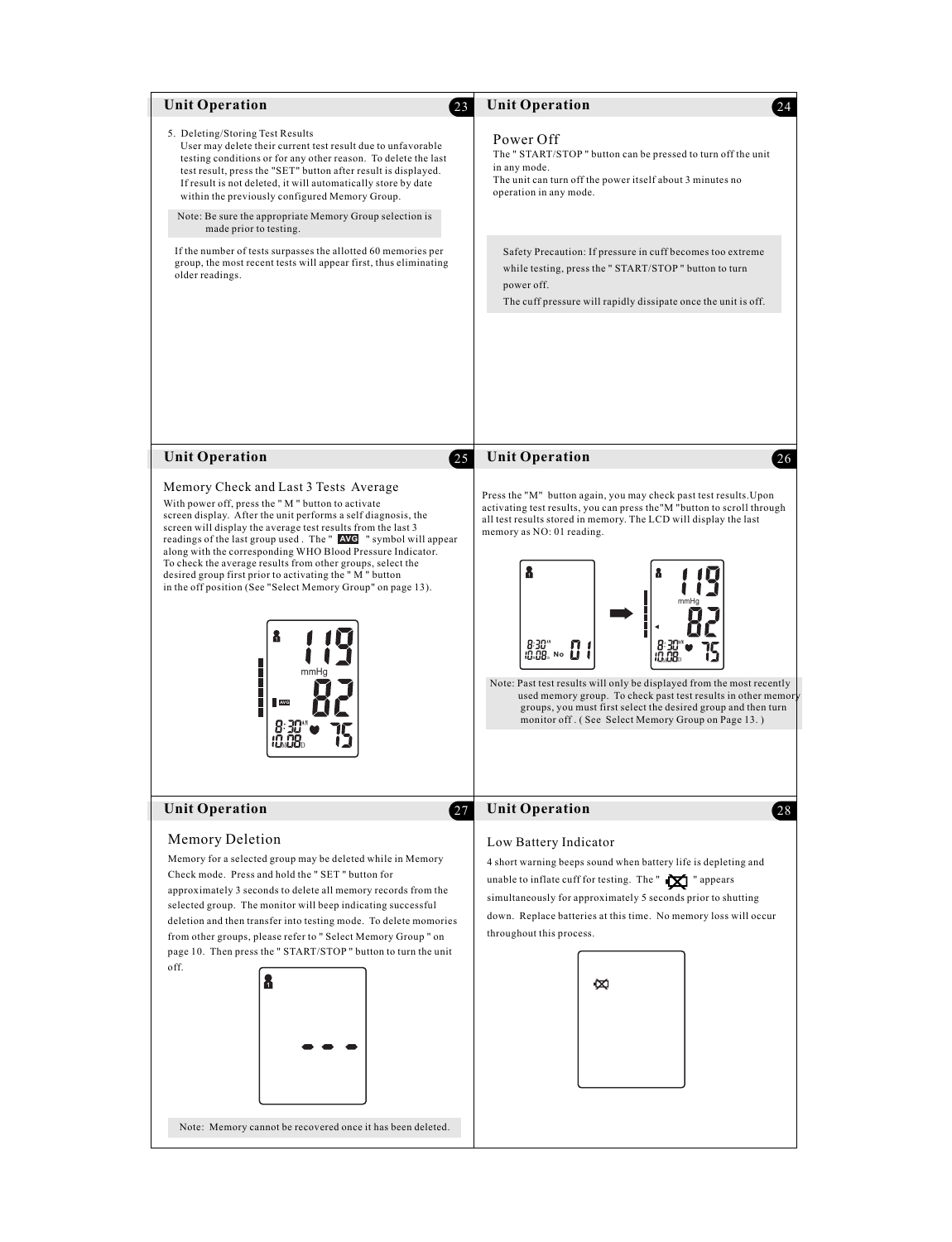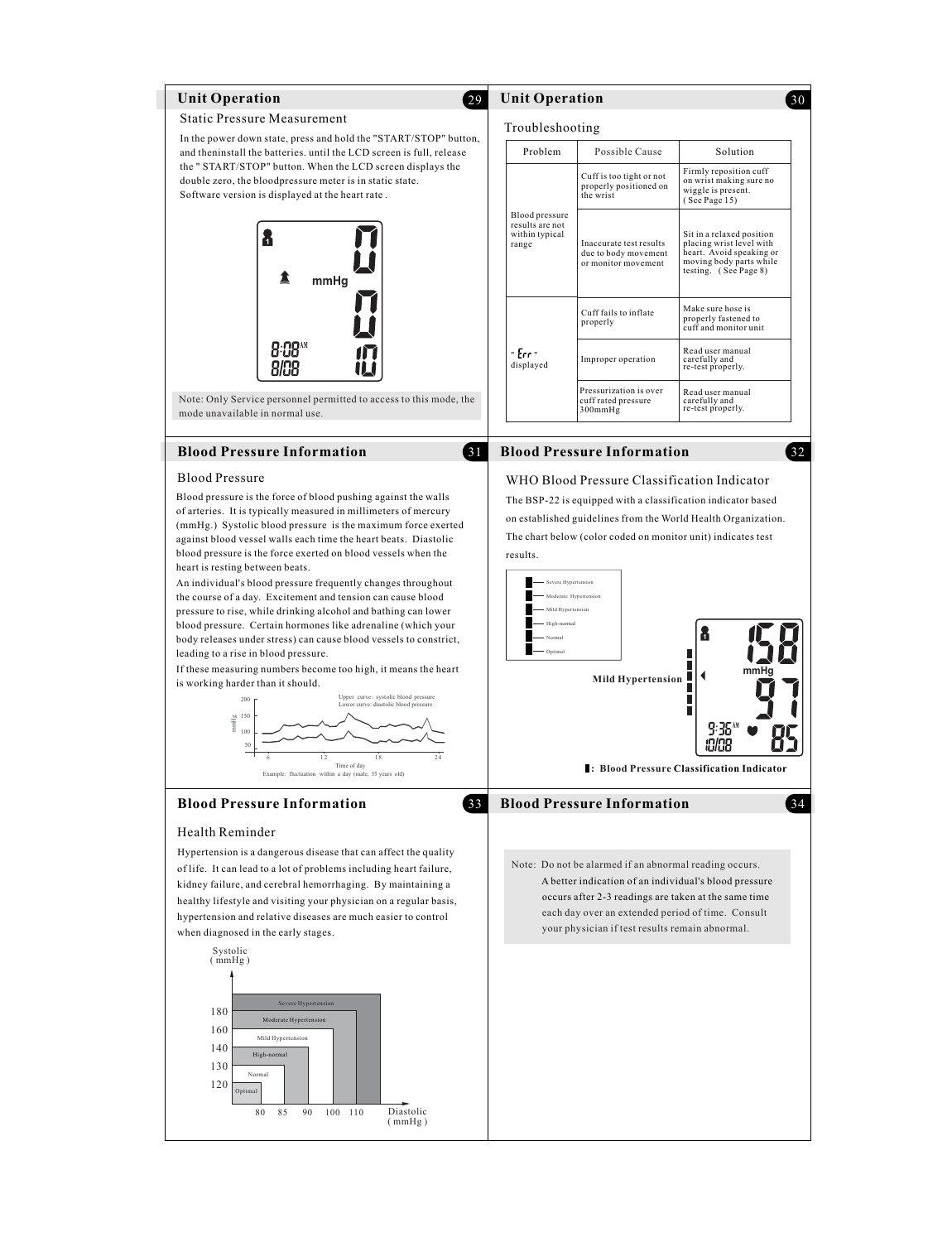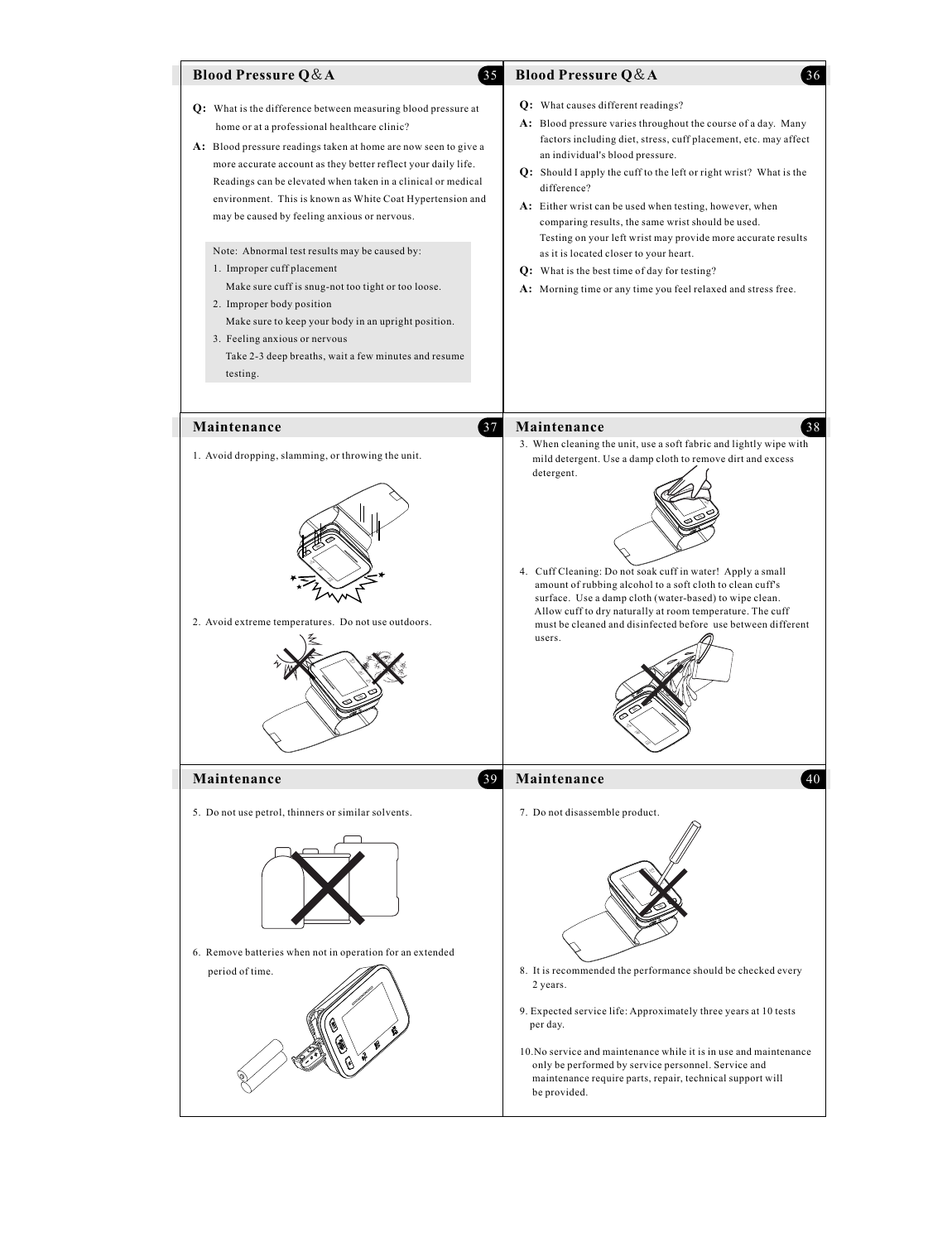| <b>Product Description</b>                                                                                                                                                                                                                                                                                 |                                                              |                                                                                                                                                                                                                                                                      | Specifications                                                                                                                                                                                                                                                                                                                                                                                                                                                                                                                                                                                                                                                                                                                                                                           |                                            |                                                                                                                                                                                                                                                                                                                                                                                                                                                                                                                                                                                                                                                                                |  |
|------------------------------------------------------------------------------------------------------------------------------------------------------------------------------------------------------------------------------------------------------------------------------------------------------------|--------------------------------------------------------------|----------------------------------------------------------------------------------------------------------------------------------------------------------------------------------------------------------------------------------------------------------------------|------------------------------------------------------------------------------------------------------------------------------------------------------------------------------------------------------------------------------------------------------------------------------------------------------------------------------------------------------------------------------------------------------------------------------------------------------------------------------------------------------------------------------------------------------------------------------------------------------------------------------------------------------------------------------------------------------------------------------------------------------------------------------------------|--------------------------------------------|--------------------------------------------------------------------------------------------------------------------------------------------------------------------------------------------------------------------------------------------------------------------------------------------------------------------------------------------------------------------------------------------------------------------------------------------------------------------------------------------------------------------------------------------------------------------------------------------------------------------------------------------------------------------------------|--|
|                                                                                                                                                                                                                                                                                                            | Wrist-Type Fully Automatic<br>Digital Blood Pressure Monitor |                                                                                                                                                                                                                                                                      | Power Source<br>2 Alkaline Batteries Size AAA                                                                                                                                                                                                                                                                                                                                                                                                                                                                                                                                                                                                                                                                                                                                            |                                            |                                                                                                                                                                                                                                                                                                                                                                                                                                                                                                                                                                                                                                                                                |  |
| Model                                                                                                                                                                                                                                                                                                      | <b>BSP-22</b>                                                |                                                                                                                                                                                                                                                                      | <b>Battery Life</b>                                                                                                                                                                                                                                                                                                                                                                                                                                                                                                                                                                                                                                                                                                                                                                      | Approximately 2 months at 3 tests per day  |                                                                                                                                                                                                                                                                                                                                                                                                                                                                                                                                                                                                                                                                                |  |
| Display                                                                                                                                                                                                                                                                                                    | LCD Digital Display<br>Size:49mm×38mm                        |                                                                                                                                                                                                                                                                      | Unit Weight                                                                                                                                                                                                                                                                                                                                                                                                                                                                                                                                                                                                                                                                                                                                                                              | Approx. 115g (4.06oz.) (Excluding Battery) |                                                                                                                                                                                                                                                                                                                                                                                                                                                                                                                                                                                                                                                                                |  |
| Measurement Method                                                                                                                                                                                                                                                                                         | Oscillometric Method                                         |                                                                                                                                                                                                                                                                      |                                                                                                                                                                                                                                                                                                                                                                                                                                                                                                                                                                                                                                                                                                                                                                                          | Approx. 84 x 64 x 29mm                     |                                                                                                                                                                                                                                                                                                                                                                                                                                                                                                                                                                                                                                                                                |  |
|                                                                                                                                                                                                                                                                                                            | Systolic Pressure                                            | $60mmHg\sim280mmHg$                                                                                                                                                                                                                                                  | Unit Dimensions                                                                                                                                                                                                                                                                                                                                                                                                                                                                                                                                                                                                                                                                                                                                                                          |                                            | (3.31" x 2.52" x 1.14")(L x W x H)                                                                                                                                                                                                                                                                                                                                                                                                                                                                                                                                                                                                                                             |  |
| <b>Measurement Range</b>                                                                                                                                                                                                                                                                                   | Diastolic Pressure                                           | $30mmHg\sim200mmHg$                                                                                                                                                                                                                                                  | Cuff Circumference                                                                                                                                                                                                                                                                                                                                                                                                                                                                                                                                                                                                                                                                                                                                                                       | 13.5-21.5 cm                               |                                                                                                                                                                                                                                                                                                                                                                                                                                                                                                                                                                                                                                                                                |  |
|                                                                                                                                                                                                                                                                                                            | Pressure                                                     | 0mm $Hg\sim 300$ mm $Hg$                                                                                                                                                                                                                                             |                                                                                                                                                                                                                                                                                                                                                                                                                                                                                                                                                                                                                                                                                                                                                                                          |                                            |                                                                                                                                                                                                                                                                                                                                                                                                                                                                                                                                                                                                                                                                                |  |
|                                                                                                                                                                                                                                                                                                            | Pressure                                                     | $\pm$ 3mmHg or $\pm$ 2% of the reading above 200 mmHg                                                                                                                                                                                                                |                                                                                                                                                                                                                                                                                                                                                                                                                                                                                                                                                                                                                                                                                                                                                                                          | Temperature                                | $10^{\circ}\text{C} \sim 40^{\circ}\text{C}$ (50°F~104°F)                                                                                                                                                                                                                                                                                                                                                                                                                                                                                                                                                                                                                      |  |
|                                                                                                                                                                                                                                                                                                            | Pulse                                                        | $30 - 180$ Beats/Minute                                                                                                                                                                                                                                              | Operating Environment                                                                                                                                                                                                                                                                                                                                                                                                                                                                                                                                                                                                                                                                                                                                                                    | Humidity                                   | 15%~93%RH                                                                                                                                                                                                                                                                                                                                                                                                                                                                                                                                                                                                                                                                      |  |
|                                                                                                                                                                                                                                                                                                            | Pulse                                                        | ±5%                                                                                                                                                                                                                                                                  |                                                                                                                                                                                                                                                                                                                                                                                                                                                                                                                                                                                                                                                                                                                                                                                          | Pressure                                   | 700hPa~1060hPa                                                                                                                                                                                                                                                                                                                                                                                                                                                                                                                                                                                                                                                                 |  |
| Pressurization                                                                                                                                                                                                                                                                                             | Automatic Pressurization                                     |                                                                                                                                                                                                                                                                      |                                                                                                                                                                                                                                                                                                                                                                                                                                                                                                                                                                                                                                                                                                                                                                                          | Temperature                                | -25℃~70℃ (-13°F~158°F)                                                                                                                                                                                                                                                                                                                                                                                                                                                                                                                                                                                                                                                         |  |
| Memory                                                                                                                                                                                                                                                                                                     |                                                              | 120 Memories in Tow Groups with Date and Time                                                                                                                                                                                                                        | Storage Environment                                                                                                                                                                                                                                                                                                                                                                                                                                                                                                                                                                                                                                                                                                                                                                      | Humidity                                   | ≤93% RH                                                                                                                                                                                                                                                                                                                                                                                                                                                                                                                                                                                                                                                                        |  |
|                                                                                                                                                                                                                                                                                                            | Irregular Heartbeat Detection                                |                                                                                                                                                                                                                                                                      | <b>Ingress Protection Rating:</b>                                                                                                                                                                                                                                                                                                                                                                                                                                                                                                                                                                                                                                                                                                                                                        | IP 22                                      |                                                                                                                                                                                                                                                                                                                                                                                                                                                                                                                                                                                                                                                                                |  |
|                                                                                                                                                                                                                                                                                                            | WHO Classification Indicator                                 |                                                                                                                                                                                                                                                                      | Classification                                                                                                                                                                                                                                                                                                                                                                                                                                                                                                                                                                                                                                                                                                                                                                           | Internal Powered Equipment Type BF         |                                                                                                                                                                                                                                                                                                                                                                                                                                                                                                                                                                                                                                                                                |  |
| Function                                                                                                                                                                                                                                                                                                   | Last 3 Results Average                                       |                                                                                                                                                                                                                                                                      | Specifications are subject to change without notice.                                                                                                                                                                                                                                                                                                                                                                                                                                                                                                                                                                                                                                                                                                                                     |                                            |                                                                                                                                                                                                                                                                                                                                                                                                                                                                                                                                                                                                                                                                                |  |
|                                                                                                                                                                                                                                                                                                            |                                                              | Low Battery Detection<br>Automatic Power-Off                                                                                                                                                                                                                         |                                                                                                                                                                                                                                                                                                                                                                                                                                                                                                                                                                                                                                                                                                                                                                                          |                                            |                                                                                                                                                                                                                                                                                                                                                                                                                                                                                                                                                                                                                                                                                |  |
|                                                                                                                                                                                                                                                                                                            |                                                              |                                                                                                                                                                                                                                                                      |                                                                                                                                                                                                                                                                                                                                                                                                                                                                                                                                                                                                                                                                                                                                                                                          |                                            |                                                                                                                                                                                                                                                                                                                                                                                                                                                                                                                                                                                                                                                                                |  |
| Specifications                                                                                                                                                                                                                                                                                             |                                                              | (43)                                                                                                                                                                                                                                                                 | Specifications                                                                                                                                                                                                                                                                                                                                                                                                                                                                                                                                                                                                                                                                                                                                                                           |                                            |                                                                                                                                                                                                                                                                                                                                                                                                                                                                                                                                                                                                                                                                                |  |
| (Cardiovascular)<br>essential performance<br>Part 1-2: General Requirements For Basic<br>Safety And Essential Performance -- Collateral Standard:                                                                                                                                                          |                                                              | 3. AAMI / ANSI ES60601-1:2005/(R)2012 and C1:2009/(R)2012<br>and, $a2:2010/(r)2012$ (consolidated text) medical electrical<br>equipment -- part 1: general requirements for basic safety and<br>4. AAMI/ANSI/IEC 60601-1-2, Medical Electrical Equipment --          | This marking shown on the product indicates that it should not<br>be disposed with other household waste at the end of its life.<br>To prevent potential harm to the environment or to human health,<br>please separate this product from other types of wastes and<br>recycle it responsibly. When disposing this type of product,<br>contact the retailer where product was purchased or contact your<br>local government office for details regarding how this item can<br>be disposed in an environmentally safe recycling center.<br>Business users should contact their supplier and check the terms<br>and conditions of the purchasing agreement. This product should<br>not be mixed with other commercial wastes for disposal. This<br>product is free of hazardous materials. |                                            |                                                                                                                                                                                                                                                                                                                                                                                                                                                                                                                                                                                                                                                                                |  |
| Electromagnetic Disturbances -- Requirements And Tests<br>(General II (ES/EMC)).<br>5. IEC 60601-1-11, medical electrical equipment - part 1-11:<br>general requirements for basic safety and essential<br>electrical equipment and medical electrical systems<br>used in the home healthcare environment. |                                                              | performance - collateral standard: requirements for medical                                                                                                                                                                                                          |                                                                                                                                                                                                                                                                                                                                                                                                                                                                                                                                                                                                                                                                                                                                                                                          |                                            |                                                                                                                                                                                                                                                                                                                                                                                                                                                                                                                                                                                                                                                                                |  |
| Warranty                                                                                                                                                                                                                                                                                                   |                                                              |                                                                                                                                                                                                                                                                      | 45 Electromagnetic Compatibility Information                                                                                                                                                                                                                                                                                                                                                                                                                                                                                                                                                                                                                                                                                                                                             |                                            |                                                                                                                                                                                                                                                                                                                                                                                                                                                                                                                                                                                                                                                                                |  |
| will repair or replace it freely. The warranty does not cover                                                                                                                                                                                                                                              |                                                              | The Blood Pressure Monitor is guaranteed for 2-year from the<br>date of purchase. If the Blood Pressure Monitor does not function<br>properly due to defective components or poor workmanship, we<br>damages to your Blood Pressue Monitor due to improper handling. | Table 1                                                                                                                                                                                                                                                                                                                                                                                                                                                                                                                                                                                                                                                                                                                                                                                  |                                            | The device satisfies the EMC requirements of the international standard IEC<br>60601-1-2. The requirements are satisfied under the conditions described in the<br>table below. The device is an electrical medical product and is subject to special<br>precautionary measures with regard to EMC which must be published in the<br>instructions for use. Portable and mobile HF communications equipment can affect<br>the device. Use of the unit in conjunction with non-approved accessories can affect<br>the device negatively and alter the electromagnetic compatibility. The device<br>should not be used directly adjacent to or between other electrical equipment. |  |
| Please contact local retailer for details.                                                                                                                                                                                                                                                                 |                                                              |                                                                                                                                                                                                                                                                      | Guidance and declaration of manufacturer-electromagnetic emissions                                                                                                                                                                                                                                                                                                                                                                                                                                                                                                                                                                                                                                                                                                                       |                                            | The device is intended for use in the electromagnetic environment specified below.                                                                                                                                                                                                                                                                                                                                                                                                                                                                                                                                                                                             |  |
|                                                                                                                                                                                                                                                                                                            |                                                              |                                                                                                                                                                                                                                                                      |                                                                                                                                                                                                                                                                                                                                                                                                                                                                                                                                                                                                                                                                                                                                                                                          |                                            | The customer or the user of the device should assure that it is used in such an environmen                                                                                                                                                                                                                                                                                                                                                                                                                                                                                                                                                                                     |  |
|                                                                                                                                                                                                                                                                                                            |                                                              |                                                                                                                                                                                                                                                                      | <b>Emissions</b> test                                                                                                                                                                                                                                                                                                                                                                                                                                                                                                                                                                                                                                                                                                                                                                    | Compliance                                 | Electromagnetic environment                                                                                                                                                                                                                                                                                                                                                                                                                                                                                                                                                                                                                                                    |  |
|                                                                                                                                                                                                                                                                                                            |                                                              |                                                                                                                                                                                                                                                                      | Radiated emission CISPR 11                                                                                                                                                                                                                                                                                                                                                                                                                                                                                                                                                                                                                                                                                                                                                               | Group 1,<br>ClassB                         | -guidance<br>The device uses RF energy only for<br>its internal function. Therefore, its<br>emissions are very low and are not<br>likely to cause any interference in<br>nearby electronic equipment.                                                                                                                                                                                                                                                                                                                                                                                                                                                                          |  |
|                                                                                                                                                                                                                                                                                                            |                                                              |                                                                                                                                                                                                                                                                      | Conducted emission CISPR 11 N/A                                                                                                                                                                                                                                                                                                                                                                                                                                                                                                                                                                                                                                                                                                                                                          |                                            |                                                                                                                                                                                                                                                                                                                                                                                                                                                                                                                                                                                                                                                                                |  |
|                                                                                                                                                                                                                                                                                                            |                                                              |                                                                                                                                                                                                                                                                      | Harmonic emissions<br>IEC 61000-3-2                                                                                                                                                                                                                                                                                                                                                                                                                                                                                                                                                                                                                                                                                                                                                      | N/A                                        |                                                                                                                                                                                                                                                                                                                                                                                                                                                                                                                                                                                                                                                                                |  |